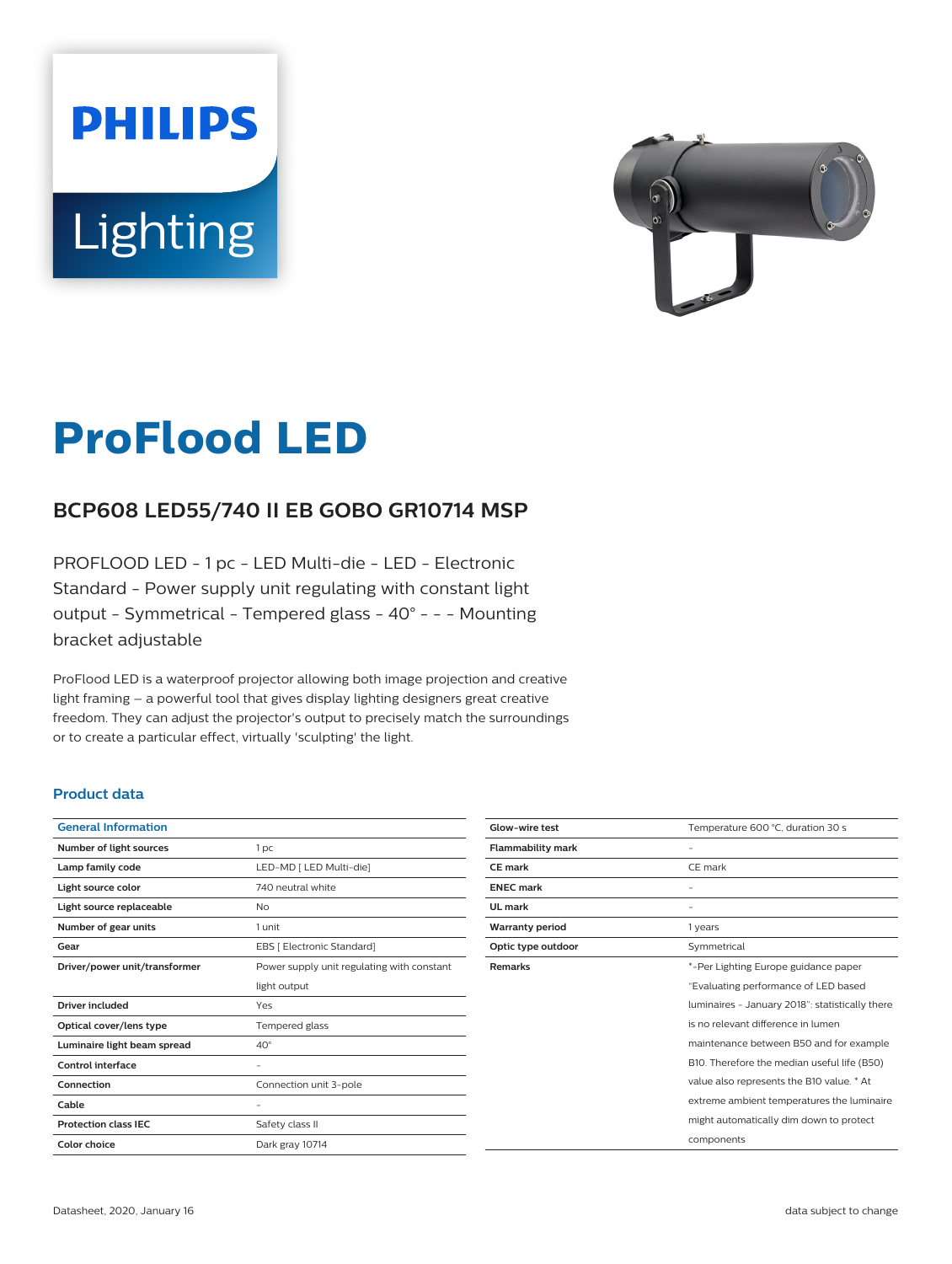## **ProFlood LED**

| Constant light output                    | No                                            |
|------------------------------------------|-----------------------------------------------|
| Spare parts available                    | Yes                                           |
| Number of products on MCB of 16 A type 1 |                                               |
| в                                        |                                               |
| Lifecycle services                       | Maintenance services                          |
| Photobiological risk                     | Risk group 0                                  |
| <b>Product recyclability</b>             | 95%                                           |
| <b>EU RoHS compliant</b>                 | Yes                                           |
| <b>WEEE</b> mark                         |                                               |
| Light source engine type                 | LED                                           |
| Serviceability class                     | Class B, luminaire is equipped with some      |
|                                          | serviceable parts (when applicable): driver,  |
|                                          | control units, surge protection device, front |
|                                          | cover and mechanical parts                    |
| <b>Product family code</b>               | BCP608 [ PROFLOOD LED]                        |
|                                          |                                               |
| <b>Light Technical</b>                   |                                               |
| Upward light output ratio                | 0.67                                          |
| Initial luminous flux at 15 °C           | 3680 lm                                       |
| Initial luminous flux at 25 °C           | 3680 lm                                       |
| Standard tilt angle posttop              | О°                                            |
| Standard tilt angle side entry           | О°                                            |
|                                          |                                               |
| <b>Operating and Electrical</b>          |                                               |
| <b>Input Voltage</b>                     | 220/240 V                                     |
| <b>Input Frequency</b>                   | 50 or 60 Hz                                   |
| Inrush current                           | 20 A                                          |
| Inrush time                              | 0.275 ms                                      |
| Power Factor (Min)                       | 0.9                                           |
| Power Factor (Nom)                       | 0.98                                          |
|                                          |                                               |
| <b>Controls and Dimming</b>              |                                               |
| Dimmable                                 | No                                            |
|                                          |                                               |
| <b>Mechanical and Housing</b>            |                                               |
| <b>Housing Material</b>                  | Aluminum                                      |
| <b>Reflector material</b>                | Glass                                         |
| Optic material                           | Glass                                         |
| Optical cover/lens material              | Glass                                         |
| <b>Fixation material</b>                 | Steel                                         |
| <b>Mounting device</b>                   | Mounting bracket adjustable                   |
| Optical cover/lens shape                 | Curved                                        |
| Optical cover/lens finish                | Clear                                         |
| Torque                                   | 34                                            |
| Overall length                           | 674 mm                                        |
| Overall width                            | 294 mm                                        |

| Overall height                         | $400 \text{ mm}$                              |
|----------------------------------------|-----------------------------------------------|
| Effective projected area               | $0.12 \text{ m}^2$                            |
| Color                                  | Grav                                          |
| Dimensions (Height x Width x Depth)    | 400 x 294 x 674 mm (15.7 x 11.6 x 26.5 in)    |
|                                        |                                               |
| <b>Approval and Application</b>        |                                               |
| Ingress protection code                | IP66 [ Dust penetration-protected, jet-proof] |
| Mech. impact protection code           | IK06 [1J]                                     |
| Surge Protection (Common/Differential) | Luminaire surge protection level until 4 kV   |
|                                        | differential mode and 4 kV common mode        |

| <b>Initial Performance (IEC Compliant)</b> |                        |
|--------------------------------------------|------------------------|
| Initial luminous flux (system flux)        | 3750 lm                |
| Luminous flux tolerance                    | $+/-5%$                |
| Initial LED luminaire efficacy             | 75 lm/W                |
| Init. Corr. Color Temperature              | 4000 K                 |
| Init. Color Rendering Index                | >70                    |
| Initial chromaticity                       | (0.3862,0.3758) 4-step |
| Initial input power                        | 50 W                   |
| Power consumption tolerance                | $+/-5%$                |

| <b>Over Time Performance (IEC Compliant)</b>  |      |
|-----------------------------------------------|------|
| Control gear failure rate at median useful 5% |      |
| life 50000 h                                  |      |
| Lumen maintenance at median useful            | 1.80 |
| life* 50000 h                                 |      |
|                                               |      |
| $\cdots$                                      |      |

| <b>Application Conditions</b>      |                  |
|------------------------------------|------------------|
| Ambient temperature range          | $-40$ to +50 °C. |
| Performance ambient temperature To | 25 °C            |
| Maximum dim level                  | Not applicable   |

### **Product Data**

| Full product code                    | 871869692979700                     |
|--------------------------------------|-------------------------------------|
| Order product name                   | BCP608 LED55/740 II EB GOBO GR10714 |
|                                      | <b>MSP</b>                          |
| EAN/UPC - Product                    | 8718696929797                       |
| Order code                           | 910505017284                        |
| <b>Numerator - Quantity Per Pack</b> |                                     |
| Numerator - Packs per outer box      |                                     |
| Material Nr. (12NC)                  | 910505017284                        |
| Net Weight (Piece)                   | 16.600 kg                           |
|                                      |                                     |

L